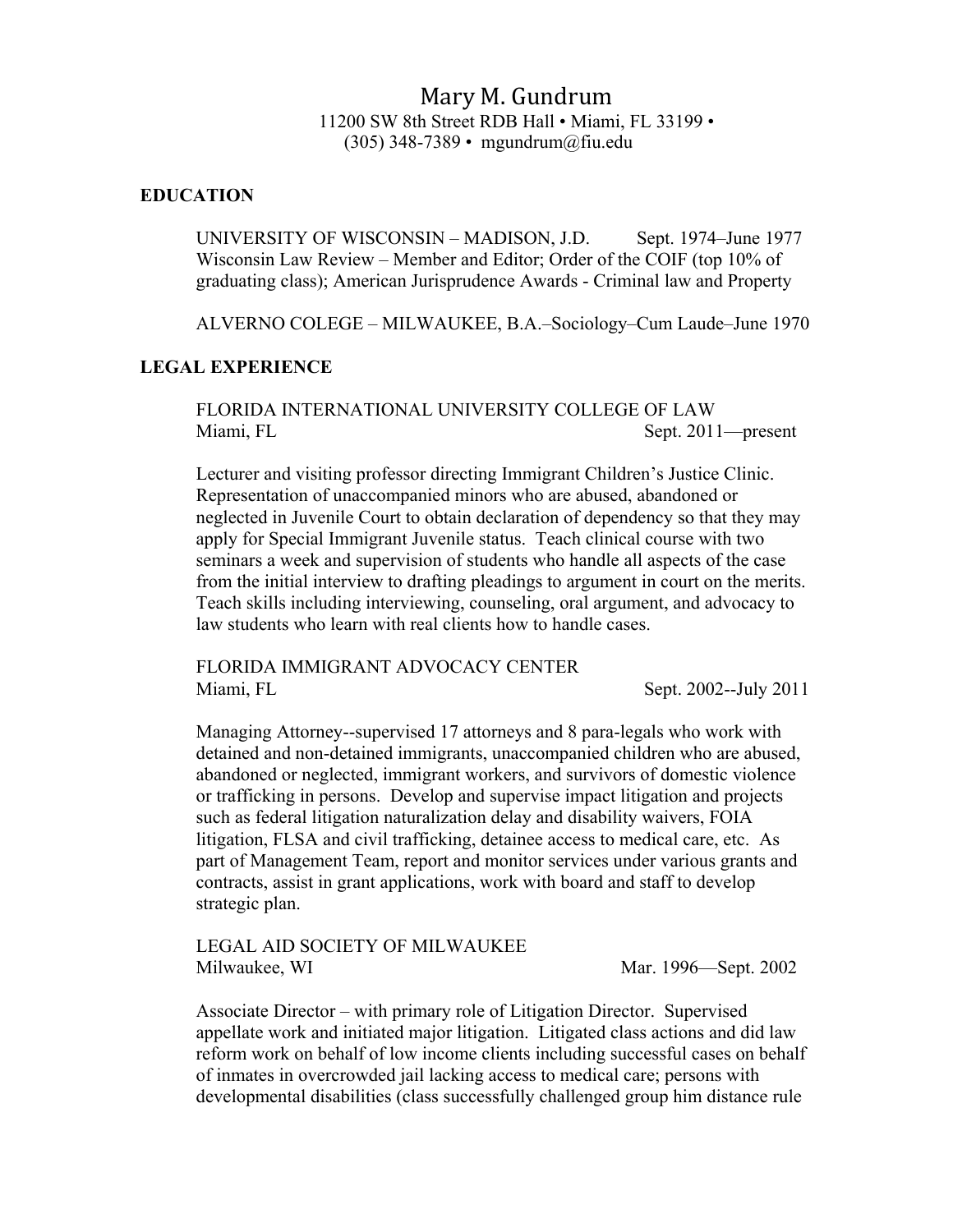under ADA and FHA); consumers who succeeded against rent-to-own operation. Filed cases challenging discrimination against persons living with AIDS and cancer. Worked on action challenging nursing home abuse and fraud; predatory lending cases.

SOUTHERN LEGAL COUNSEL Gainesville, Florida 1996

Developed new docket of civil rights cases affecting low income persons and people of color statewide. Worked on right of low income, minority children to a quality education under the state constitution in action on behalf of children and NAACP, LULAC, Haitian Refugee Center, etc. Represented NAACP (local chapter) using desegregation case to bring about improvement in quality of education. Worked on class action on behalf of persons with mental illness in county jails which had unconstitutional conditions. Represented Native Americans opposing construction of toxic waste incinerator on top of ancient villages with burial grounds.

CENTER FOR CONSTITUTIONAL RIGHTS New York, NY Cott and New York, NY Cott and New York, NY

Developed new docket of cases on behalf of low income women of color including discrimination cases and successful federal court ruling affirming constitutional right to access medical care. Developed cases seeking to establish such rights as: right of women who are HIV positive to equal access to health care and benefits; right of Native American women to open battered women's shelter free from race discrimination; right of first woman mechanic at university to be free from sex harassment; right of freedom of movement for women who are kidnaped, raped and abused. Litigated constitutional and civil rights claims including 1<sup>st</sup> Amendment, Equal Protection, Due Process, Title VII, Fair Housing, Rehabilitation Act, RICO, state discrimination claims.

NEW YORK STATE DEPARTMENT OF LAW New York, NY Sept. 1982--Oct. 1988

Litigation Section Chief – Bureau of Consumer Frauds & Protection – Supervised attorneys and para-legals at NY State Attorney General's office, edited briefs, established priorities, managed caseloads. Developed litigation, including contempt case against major New York slum-lord; defense of "Lemon Law" against General Motors. Before section chief, was lead counsel in state and federal litigation for Energy Section representing Governor Cuomo in cases involving unsafe nuclear power plant; defended Citizen's Utility Board billing inserts. Enforced energy conservation and environmental safety laws against major corporations, negotiating agreements with penalties against companies and restitution for large groups of consumers.